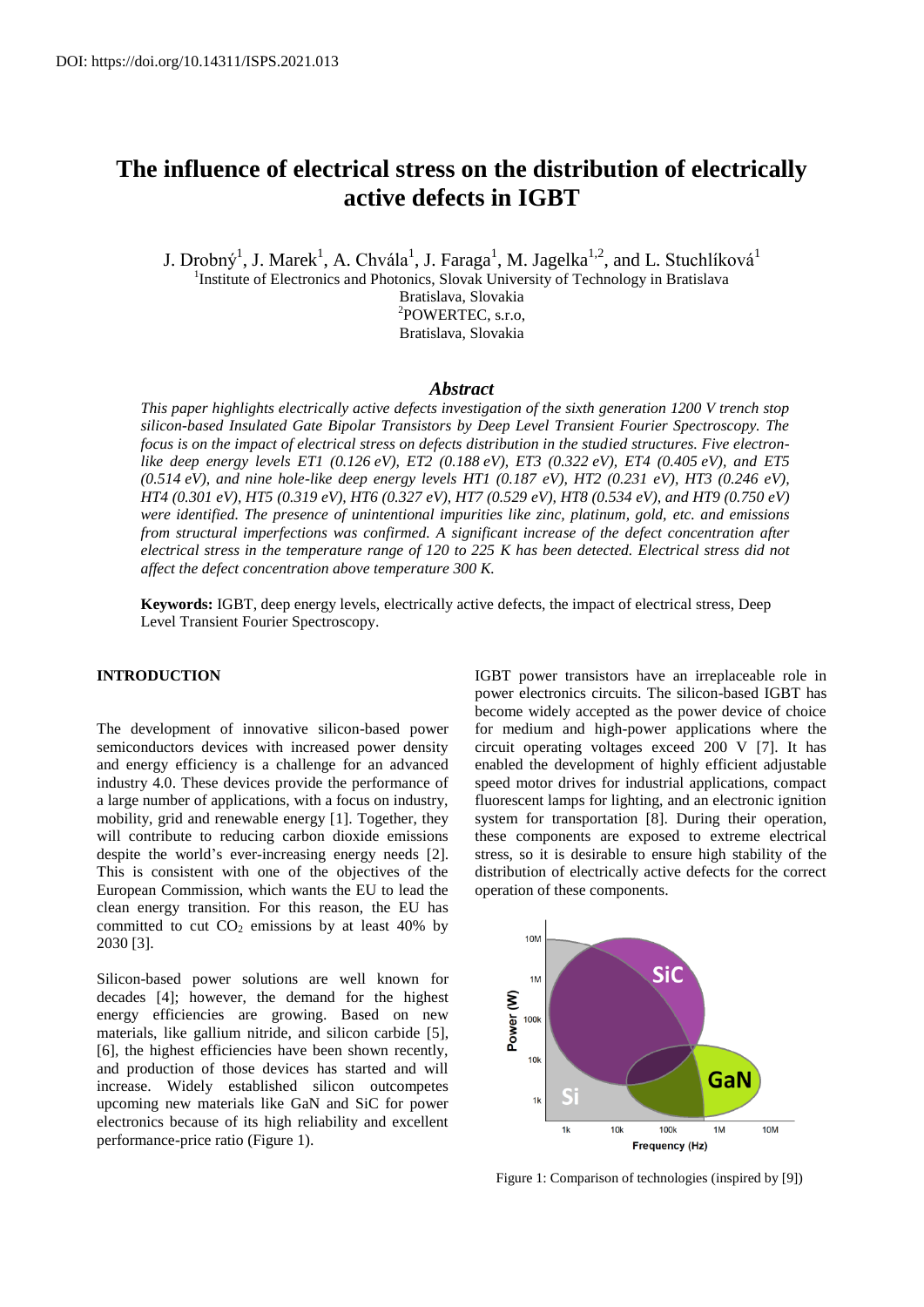The presence of electrically active defects in semiconductor devices can negatively impact the operation of these devices. These defects represent deep energy levels in the forbidden band of the semiconductor, which behave as capture or recombination centres. They are most of the time direct sources of material degradation, undesired electrical, optical or even structural properties. For example, after capturing the free carrier in such a capture centre, this localised charge carrier will no contribute to the current, and the carrier lifetime will be shortened. A carrier lifetime is a key physical property, which determines the on-state and switching characteristics of bipolar devices. It can cause slower switching during switching processes but also make the whole system inoperable. Even small concentrations of unwanted electrically active defects can significantly affect the performance and reliability of IGBTs. Defect identification and control has always been one of the essential tasks in the development of electronic devices and to optimise the fabrication process [10].

Deep Level Transient Spectroscopy (DLTS) is one of the essential methods of electrical active defect identification [11]. The values of the fundamental parameters governing thermal emission and capture on a deep energy level - activation energies *ΔE<sup>T</sup>* and capture cross sections  $\sigma_T$  were calculated from an Arrhenius diagram [12]. It is a high-frequency capacitance transient thermal scanning method in which an electrical excitation pulse causes the capacitance transient effect in the potential barrier of the semiconductor. Although DLTS satisfies basic diagnostics requirements, e.g. non-destructivity and sensitivity, like other techniques, it has its limitations. The most challenging part of such investigation is the interpretation of experimental results [13]. Different factors are needed to be taken into account to establish a reliable evaluation procedure. On the one hand, we can have a comprehensive and reliable measurement result, although on the other, a non-evaluable experiment. In some cases, the opposite is true, deep energy level parameters (activation energy Δ*E*<sub>T</sub>, capture cross-section  $\sigma_T$  and the trap concentration  $N_T$ ) are obtained with high reliability, but structural and geometrical properties are indicating a questionable investigation.

The method's accuracy is mainly affected by complex situations in which different deep energy levels are interacting; therefore, the utilisation of different defectrecognition techniques and analytical approaches is a crucial factor of accuracy. We focus on one of the digital DLTS modifications, the DLTFS (Deep Level Fourier Transient Spectroscopy) method [14]. DLTFS is a digital system that records the whole capacitance transients and transfers the data into a computer system. Using a Fourier transformation and direct evaluation of the Fourier coefficients, the time constant and the transient amplitude can be evaluated for every transient measured at any temperature. Only one temperature

cycle is necessary to measure the activation energy of a deep energy level. This modification was developed according to the increasing need for high sensitivity, reliability and accurate results.

This paper introduces the DLTFS study of electrically active defects in 1200 V silicon-based IGBT power transistors prepared by the sixth generation trench stop IGBT technology. This study was realised with the aim to contribute to investigate the impact of electrical stress on the distribution of defects in the measured structures.

# **EXPERIMENT**

IGBT power transistors used in this DLTFS study are 1200 V silicon-based trench gate/field-stop IGBTs. This first 1200 V discrete IGBT in 300 mm was prepared by the sixth generation trench stop IGBT technology. It is optimised for low switching losses in hard switching and resonant topologies operating at switching frequencies above 15 kHz. Its typical structure is illustrated in Figure 2 left, and key performance parameters are listed in Table 1. The examined samples were exposed to electrical stress: pulse width 3  $\mu$ s, drain voltage 600 V, the gate voltage 15 V, current 100 A and number of pulses 200 thousand. Three sets of DLTFS measurements were realised: before electrical stress (structure labelled no stress), after the stress (structure labelled stress 1) and after the repeated stress (structure labelled stress 2).



 Figure 2: a) Silicon cross-section of a trench IGBT [15] and b) measured CV on the examined IGBT structures

| Parameter                 | Symbol            | Value        |
|---------------------------|-------------------|--------------|
| Collector-emitter voltage | $V_{\rm CE}$      | 1200 V       |
| DC collector current      | $I_{\mathcal{C}}$ | 15 A         |
| Collector-emitter         |                   |              |
| saturation voltage        | $V_{\rm{CFact}}$  | 1.9 V        |
| Operating junction        |                   |              |
| temperature               | $T_{\rm vi}$      | $-40+175$ °C |

Table 1: Key performance parameters of the studied IGBT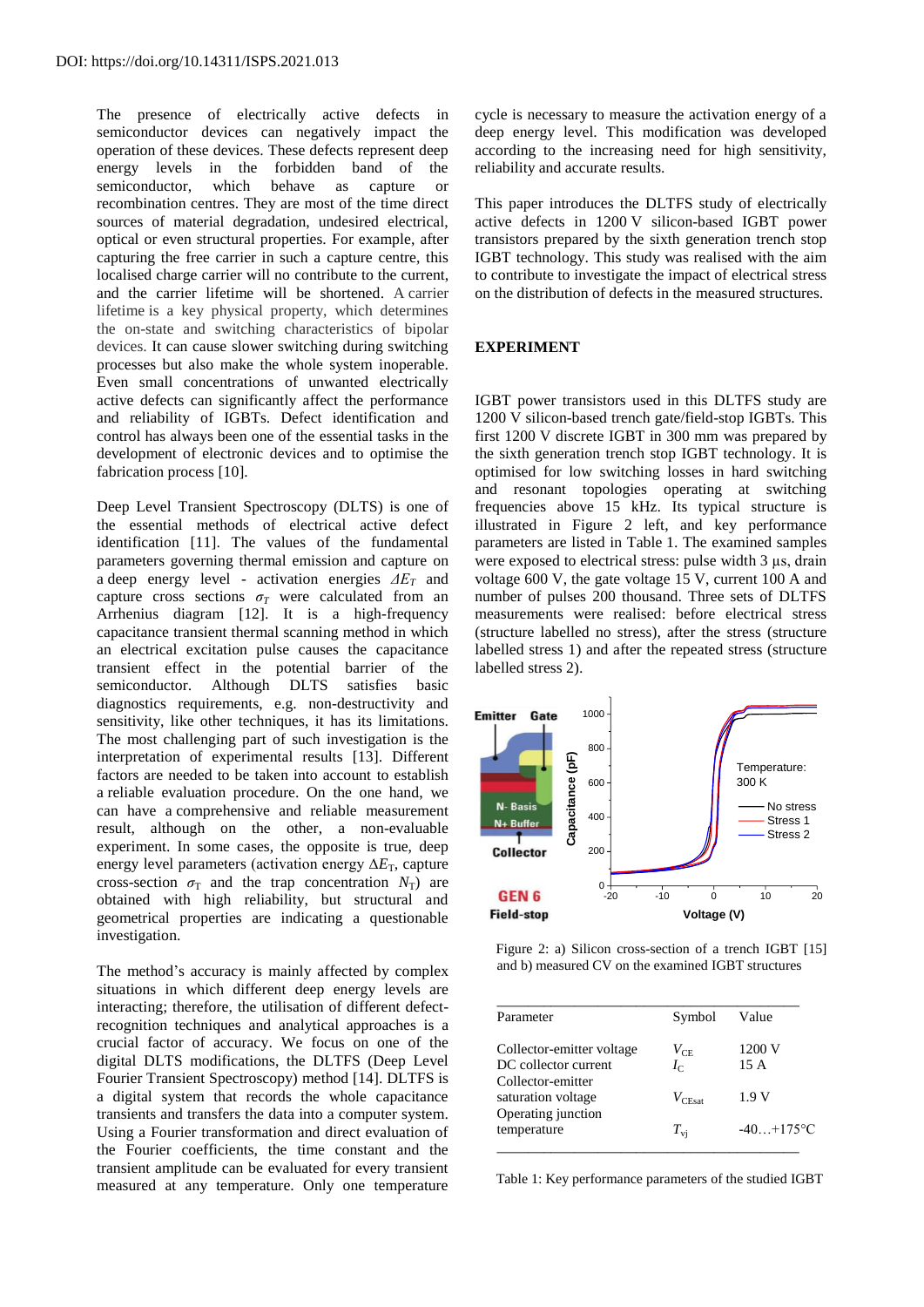Figure 2 right shows characteristic C-V measured on the examined IGBTs before and after electrical stress. The DLTFS measurements were carried out in the temperature range from 80 to 550 K using the BIORAD DL8000 measuring system equipped with Fourier transform analysis of the measured capacitance transients. The signal frequency for capacitance measurements is 1 MHz, and the magnitude of the applied differential voltage is 30 mV. During the measurements, the reverse bias was set at different voltages and periodically pulsed to the fill voltage to ensure trap filling. The voltages were applied between IGBT terminals Gate and Collector. DL8000 workplace displayed the majority charge defects as positive peaks and the minority charge defects as negative peaks [14]. The obtained DLTFS spectra were evaluated using the Fourier transform analysis with the "Direct Arrhenius evaluation" option.

#### **RESULTS AND DISCUSSION**

DLTFS experiments confirmed the presence of several emission and capture processes (Figure 3 - 8). Five electron-like deep energy levels and nine hole-like deep energy levels were identified. Defect parameters compared with parameters in references  $[16 - 23]$  are presented in Table 2. These identified defects most likely belong to the impurities of the chemical elements. Unintentional incorporation of impurities like zinc, gold, nickel, vanadium, silver, manganese and platinum are common contaminants in the growth systems typical for silicon-based devices. References for the identified defects presented in Table 2 are available in the defect catalogue/library at the DL8000 workplace. However, the origin of the identified defects may not correspond to the reference levels from the defect catalogue closest to the position. Due to the atypical behaviour of DLTFS spectra at temperatures lower than 250 K, it is possible to assume that the disturbances in DLTFS signal for defects ET1, ET2, HT1, and HT2 may correspond to the emission from structural imperfections like vacancies, resp. A – centre, corresponding to the vacancy-oxygen center [24].

Figures 3 depict measured DLTFS spectra under the different measurement conditions in all three types of examined structures with evaluated 5 electron-like deep energy levels with the activation energies and the positions in the DLTFS spectra. Defects ET1 (0.126 eV), ET2 (0.188 eV), and ET5 (0.514 eV) were identified in all three types structures. Defects ET3 (0.322 eV) and ET4 (0.405 eV) were identified only in structures after stress (stress 1 and stress 2).

Typical measured DLTFS spectra only for minority defects are shown in Figure 4. Nine hole-like deep energy levels HT1 (0.187 eV), HT2 (0.231 eV), HT3 (0.246 eV), HT4 (0.301 eV), HT5 (0.319 eV), HT6 (0.327 eV), HT7 (0.529 eV), HT8 (0.534 eV), and HT9



Figure 3: Identified electron-like defects, measured and simulated DLTFS spectra.

(0.750 eV) were identified in all three investigated structures. It is possible to observe significant changes in the peak heights of DLTFS signals corresponding to the identified defects.

The Arrhenius plots in the Figure. 5/ Figure 6 show all the evaluated electron-like/hole-like deep energy levels with their activation energies and reference deep energy levels with activation energies from the defect library for silicon. The effective mass of electrons and holes in silicon were respected in the DLTFS.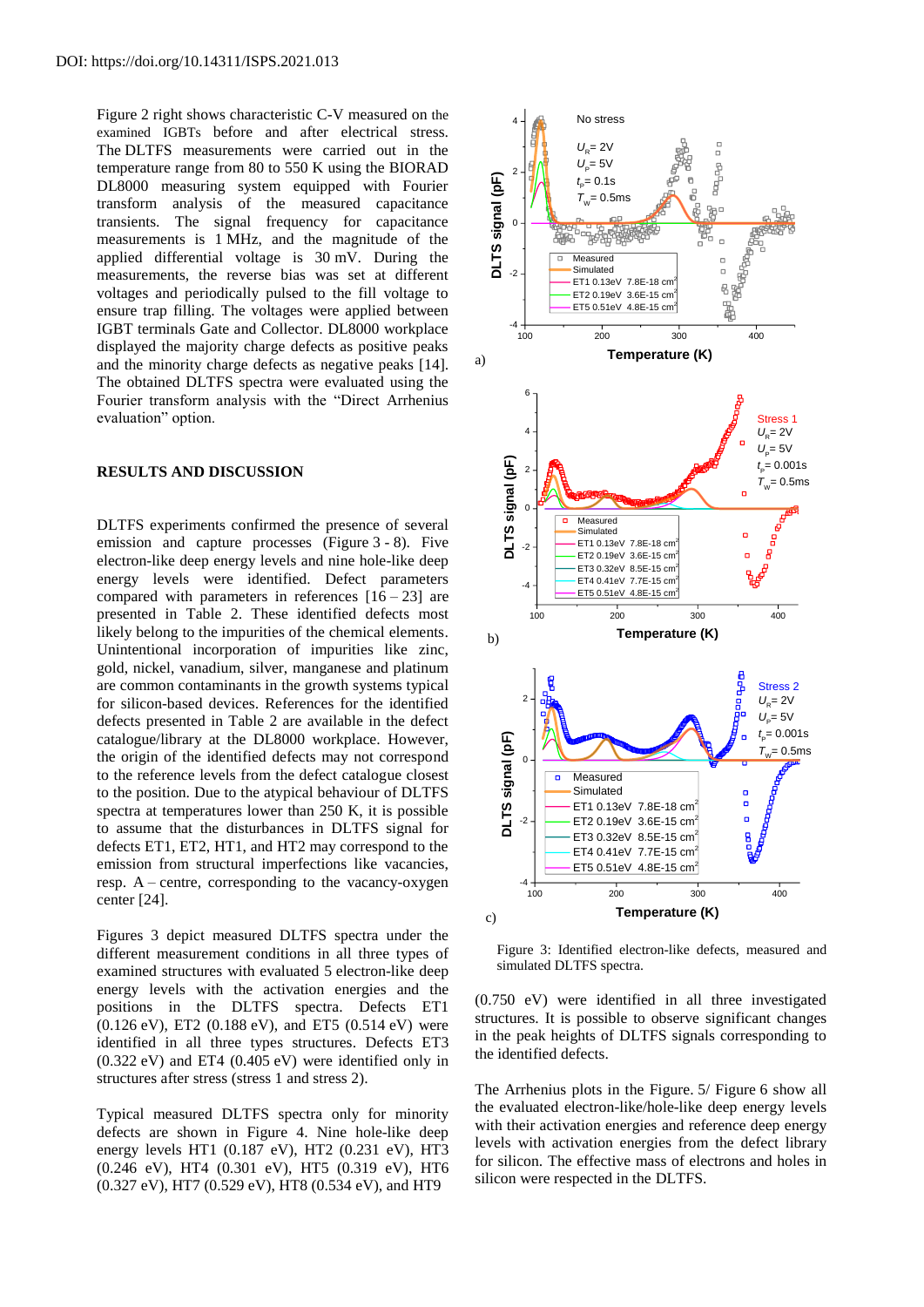

Figure 4: Identified hole-like defects, measured and simulated DLTFS spectra



Figure 5: The Arrhenius plot of electron like defect



Figure 6: The Arrhenius plot of hole-like defect

 HT4 0.301eV effect of repeated measurements - thermal and electrical stress HT5 0.319eV on the measured DLTFS signal - was observed (Figure 7). At HT6 0.327eV the same time, the relaxation of the sample is confirmed. During the DLTFS study of structure Stress 2, a significant Figure 7 shows the DLTFS signal labelled Meas 1, and the DLTFS signal labelled Meas 3. These measured signals are almost identical. The time between the two measurements was 48 hours.



Figure 7: The impact of repetitive DLTFS measuring process measured Arrhenius plot of hole-like defect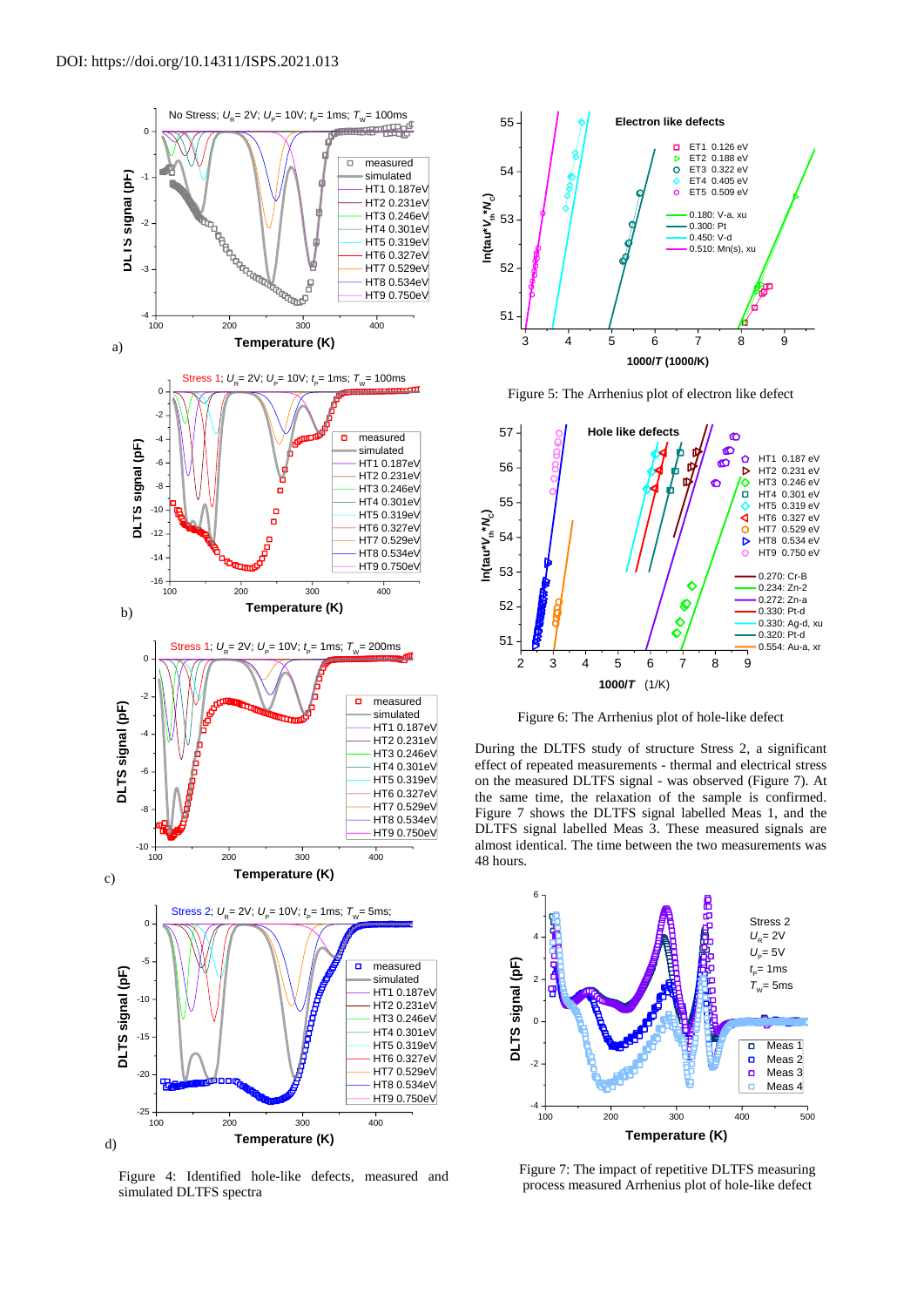| Defect          | Energy                  | Cross-section                        | Comparison;          |
|-----------------|-------------------------|--------------------------------------|----------------------|
| Name            | $\Delta E_{\rm T}$ (eV) | $\sigma_{\Gamma}$ (cm <sup>2</sup> ) | references           |
| ET1             | 0.126                   | $7.81 \times 10^{-18}$               | $0.18$ :VO [16]      |
| ET <sub>2</sub> | 0.188                   | $3.55 \times 10^{-15}$               | $0.180:V-a$ [17]     |
| ET3             | 0.322                   | $8.52 \times 10^{-15}$               | $0.300$ :Pt [18]     |
| ET4             | 0.405                   | $7.72 \times 10^{-16}$               | 0.430:Ni-a [18]      |
| ET <sub>5</sub> | 0.509                   | $4.79 \times 10^{-15}$               | 0.510:Ag-a [18]      |
|                 |                         |                                      | $0.510$ : Mn(s) [19] |
| HT1             | 0.187                   | $2.48 \times 10^{-17}$               | $0.234:Zn$ ,         |
|                 |                         |                                      | $0.272:Zn$ , [20]    |
| HT <sub>2</sub> | 0.231                   | $1.39 \times 10^{-16}$               | $0.270$ : Cr-B [21]  |
| HT3             | 0.246                   | $9.84 \times 10^{-14}$               | 0.234: Zn [20]       |
| HT <sub>4</sub> | 0.301                   | $7.81 \times 10^{-15}$               | $0.320$ :Pt-d [22]   |
| HT <sub>5</sub> | 0.319                   | $2.55 \times 10^{-15}$               | 0.330: Ag-d, xu      |
|                 |                         |                                      | [23]                 |
| HT <sub>6</sub> | 0.327                   | $1.10 \times 10^{-14}$               | $0.330$ : Pt-d [22]  |
| HT7             | 0.529                   | $6.50 \times 10^{-15}$               | 0.554: Au-a, xr      |
|                 |                         |                                      | $\lceil 21 \rceil$   |
| HT8             | 0.534                   | $3.08 \times 10^{-15}$               | 0.599: Zn-aa [20]    |
| HT9             | 0.750                   | $1.81 \times 10^{-13}$               | 0.599: Zn-aa [20]    |

Table 2: Calculated defect parameters with possible referent data

Figures 8 depict compare of measured DLTFS signal of examined structures at the selected measuring conditions. The shape of the measured DLTFS signals shows that electrical stress affects the distribution of electrically active defects significantly below 300 K. This information is highly favourable, as most power devices such as the IGBT operate at room temperature and above. On the other hand, electrical stress significantly multiplies the concentration of defects around a temperature of 225 K and less. The value of the DLTFS signal capacitance increased from  $\sim$  -3 fF to  $\sim$  -12 fF (Figure 8 d), which means that at a temperature of 225 K, there was a fourfold increase in the concentration of defects after electrical stress.

However, the interaction between the majority and minority responses in the range from 300 to 350 K made it difficult to determine the defect parameters. If there are two defects in the same temperature range, one is electron-like and the second is hole-like, the emission process interacts with each other. When the voltage is reduced to reverse bias after applying the filling pulsed UP DLTFS signal passes from one type of defect to another type through zero (Figure 8 a) in DLTFS spectrum, which indicates interaction of these processes. The peak that we see in the DLTFS spectrum as a defect is the sum of these emissions at a given temperature, which distorts the parameters of the actual defect. Therefore, emission and capture processes at 350 K are a significant challenge for the DLTFS evaluation of measured spectra. Further research will be devoted to this problem.



Figure 8: Compare of measured DLTFS signal of examined structures at the special measuring conditions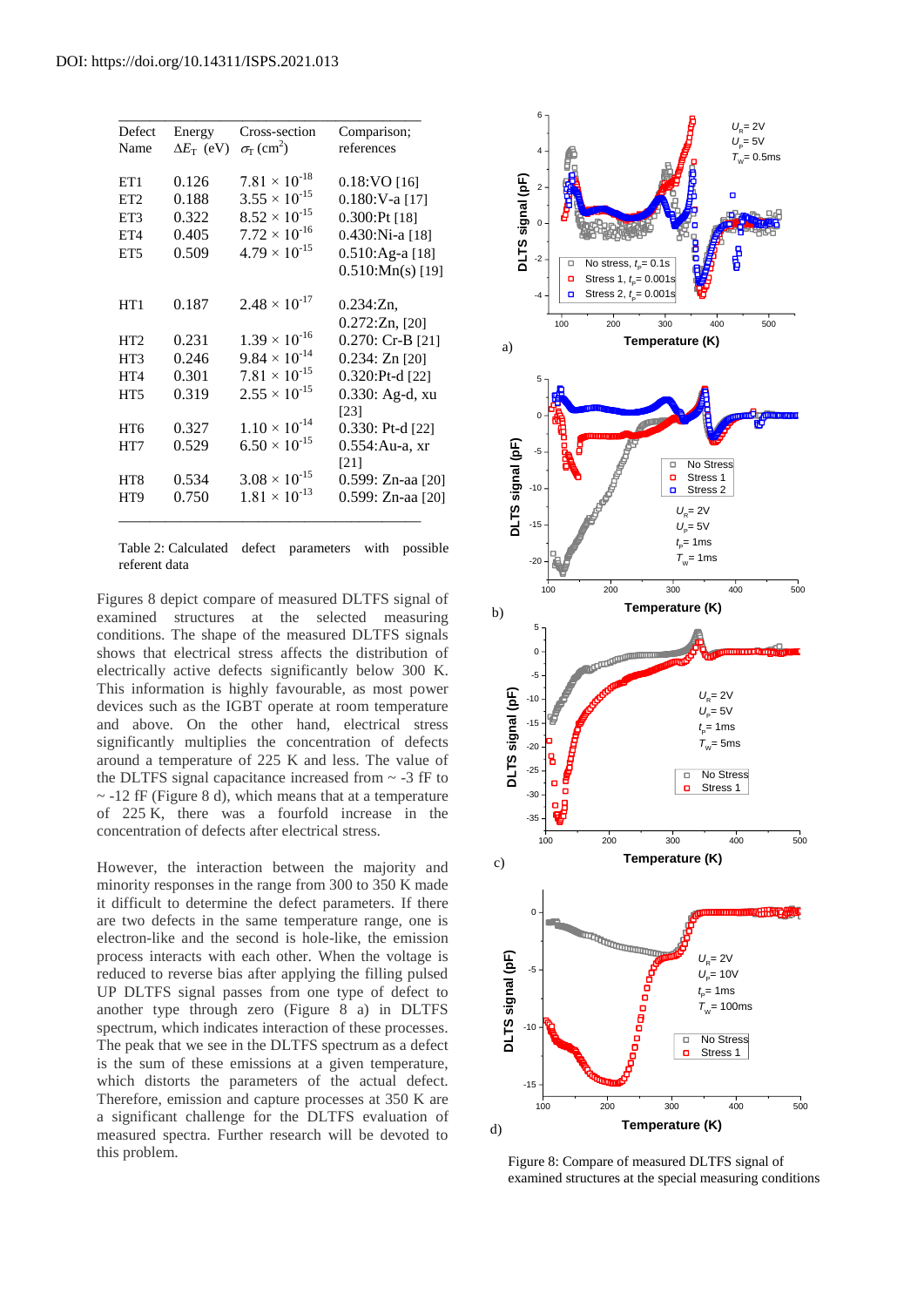## **CONCLUSION**

Power semiconductors are needed in all stages of energy conversion: generation, transmission, and use. More efficient silicon-based semiconductors devices applied in mobility, industry, and grid make a significant contribution towards reducing carbon dioxide emissions in spite of the world's growing energy needs. IGBT power transistors have an irreplaceable role in power electronics circuits.

This paper deals with the investigation of the distribution of electrically active defects in 1200 V silicon-based trench gate/field-stop IGBTs by the method of Fourier deep level transient spectroscopy. These power IGBTs were prepared by the sixth generation trench stop IGBT technology. These structures were exposed to electrical stress: pulse width 3 µs, drain voltage 600 V, the gate voltage 15 V, current 100 A and number of pulses 200 thousand. Attention is focused on the analysis of the influence of electrical stress on the distribution of defects in the investigated structures.

Five electron-like deep energy levels and nine hole-like deep energy levels were identified. The presence of unintentional impurities like zinc, platinum, gold, etc. and emissions from structural imperfections was confirmed. A significant increase of the defect concentration after electrical stress in the temperature range of 120 to 225 K has been detected. Electrical stress did not affect the defect concentration above temperature 300 K.

The investigated silicon-based IGBT shows exceptional quality. These are silicon-based power devices that are extremely well mapped, and at the same time, due to the precision of the production technology, silicon is extremely pure, as evidenced by capacitance values corresponding to the maxima of measured DLTFS signals. Very little influence of electrical stress on the distribution of electrically active defects in IGBTs in the area of working temperatures was confirmed.

### **ACKNOWLEDGEMENTS**

This project has received funding from Power2Power project. Power2Power is a European co-funded innovation project on Semiconductor Industry. The project receives grants from the European H2020 research and innovation program, ECSEL Joint Undertaking, and National Funding Authorities from eight involved countries under grant agreement No. 826417. The participating countries are Austria, Finland, Germany including the Free States of Saxony and Thuringia, Hungary, the Netherlands, Slovakia, Spain and Switzerland. This work was also supported by Grants VEGA 1/0727/19 supported by Ministry of Education, Science, Research and Sport of Slovakia.

#### **REFERENCES**

[1] Lutz, J.: Semiconductor Power Devices as Key Technology for a Future Sustainable Society Power Devices - State of the Art and Future Trends, Power Electronic Components and their Applications 2017; 7. ETG-Symposium (Bad Nauhiem, 2017), 7-20

[2] Power2Power: The next-generation of silicon-based power solutions in mobility, industry and grid for sustainable decarbonisation in the next decade. *ECSEL Joint Undertaking* [online]. Brussels Belgium, 2017, 1.6.2019 [cit. 2021-7-12].<https://www.ecsel.eu/projects/power2power> [3] Europe leads the global clean energy transition: Commission welcomes ambitious agreement on further renewable energy development in the EU. *European Commission* [online]. 14 June 2018 Technical Report; European Commission: Brussels, Belgium, [cit. 2021-7-12]. https://ec.europa.eu/energy/news/europe-leads-global-cleanenergy-transition-commission-welcomes-ambitiousagreement-further\_nl

[4] Baliga, B. J. Semiconductors for high-voltage, vertical channel field‐effect transistors. *Journal of Applied Physics* [online]. 1982, **53**(3), 1759-1764

[5] Chow, T. Paul and Guo Z. GaN smart power devices and integrated circuits. *Wide Bandgap Semiconductor Power Devices* [online]. Elsevier, 2019, 2019, s. 151-208 [cit. 2021- 7-12]. doi:10.1016/B978-0-08-102306-8.00005-8

[6] Amano, H, et al. The 2018 GaN power electronics roadmap. *Journal of Physics D: Applied Physics* [online]. 2018, **51**(16) [cit. 2021-7-12]. doi:10.1088/1361-6463/aaaf9d

[7] Baliga, B. J. IGBT: The GE Story [A Look Back]. *IEEE Power Electronics Magazine* [online]. 2015, **2**(2), 16-23 doi:10.1109/MPEL.2015.2421753

[8] Baliga, B. J. Social impact of power semiconductor devices (Invited Paper). In: *2014 IEEE International Electron Devices Meeting* [online]. IEEE, 2014, 2014, 2.1.1-2.1.4 [cit. 2021-7-12]. doi:10.1109/IEDM.2014.7046963

[9] Chmielus, S. *Reaching best performance for your frequency inverter with Si or SiC power switches* [online].<br>24 September 2020, 1-36 [cit. 2021-7-12]. 24 September 2020, 1-36 [cit. [https://www.rutronik.com/fileadmin/Rutronik/Specials/Digital](https://www.rutronik.com/fileadmin/Rutronik/Specials/Digital_SensorTest/2020.09.24-IFX_session-frequency_inverter.pdf) [\\_SensorTest/2020.09.24-IFX\\_session-frequency\\_inverter.pdf](https://www.rutronik.com/fileadmin/Rutronik/Specials/Digital_SensorTest/2020.09.24-IFX_session-frequency_inverter.pdf)

[10] Deen, M. and Pascal F. *Electrical Characterization of Semiconductor Materials and Devices*. KASAP, S. and P. CAPPER. Springer Handbook of Electronic and Photonic Materials. Springer US, pp. 453-481, 2017, 1406,

[11] Lang D. V.; Deep level transient spectroscopy: A new method to characterise traps in semiconductors, *Journal of Applied Physics* 45, 1974, p.3023

[12] Schroder, D. K. Semiconductor material and device characterisation. 3rd ed. Hoboken, N.J.: Wiley, c2006, xv, 779. ISBN 9780471739067